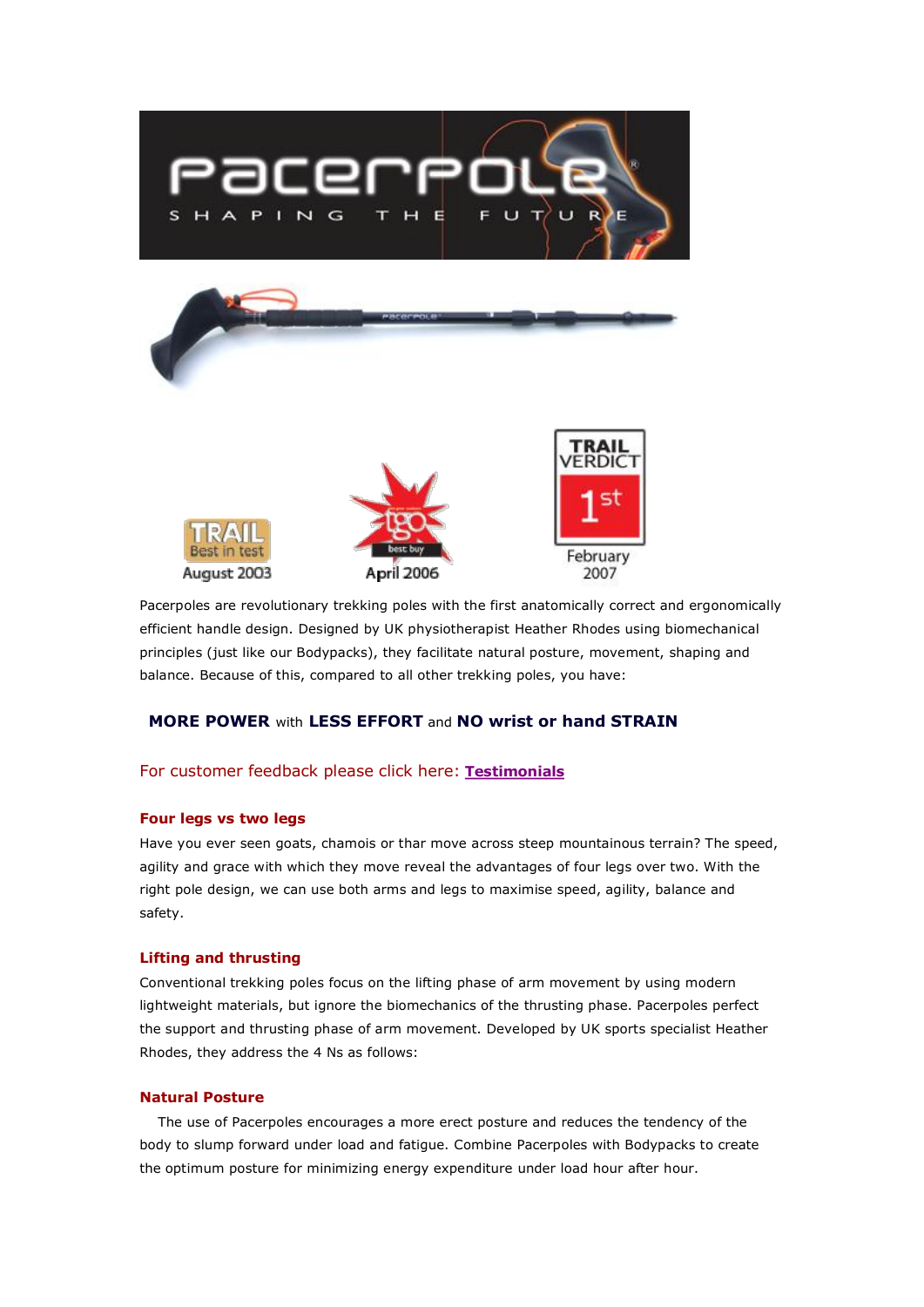#### **Natural Movement**

To add arm power to leg power so that you can move more powerfully, the poles and arms must work smoothly as a single unit. The key to achieving this is the design of the handles, as they are the connection between the poles and your body.

**1**. The Pacerpole handle has a patented angle and a unique contoured thumb shelf. These features control the pronation of the forearm as it pivots over the pole tip during the thrusting phase, to create the most natural and efficient line of thrust. The result: maximum power transmission.

**2**. The handle angle holds the hand at the optimum angle of relaxation, eliminating wrist strain.

**3**. The patented handle shape immediately disperses the impact along its contours when the pole hits the ground, making a shock absorbing spring unnecessary. Eliminating shock without an energy wasting spring allows more efficient arm movement.

These features work seamlessly together so that the poles become extensions of your arms. Combine FlowMo Bodypacks with the poles for the most efficient movement under load.

#### **Natural Shaping**

Pacerpoles are paired left and right like your shoes. The handles naturally slip into your palms, holding thumb and fingers in a relaxed position. The heel of your hand rests against the shaped base, providing the platform for forward thrust. Fingers are loosely held, just enough to precisely position the tip of the pole in the ground. At the end of a day's use the hands are unstrained.

## **Ideal Balance**

Pacerpoles widen your support base, making it easy to stay upright. When moving, you have at least two contact points with the ground rather than one, enhancing stability. Combine the Natural Posture, Movement and Shaping from both the FlowMo Bodypacks and the Pacerpoles and you get **ideal balance**; the balance, stability and poise of a double biped closer to a quadruped than a biped.

We now have the complete formula for safe and agile movement in challenging terrain:

## **BODYPACK + PACERPOLES = IDEAL BALANCE + LIGHT LOAD =**

## **FREEDOM**

Action Shots: Mark Inglis on Everest, [River crossings.](http://www.aarnpacks.com/products/images/river_crossings.jpg)

#### **Specifications**

- · Left and right handle shapes for comfort
- Patented handle angle gives maximum power, eliminates wrist strain
- Platform transmits power from the heel of the hand- no constricting strap necessary